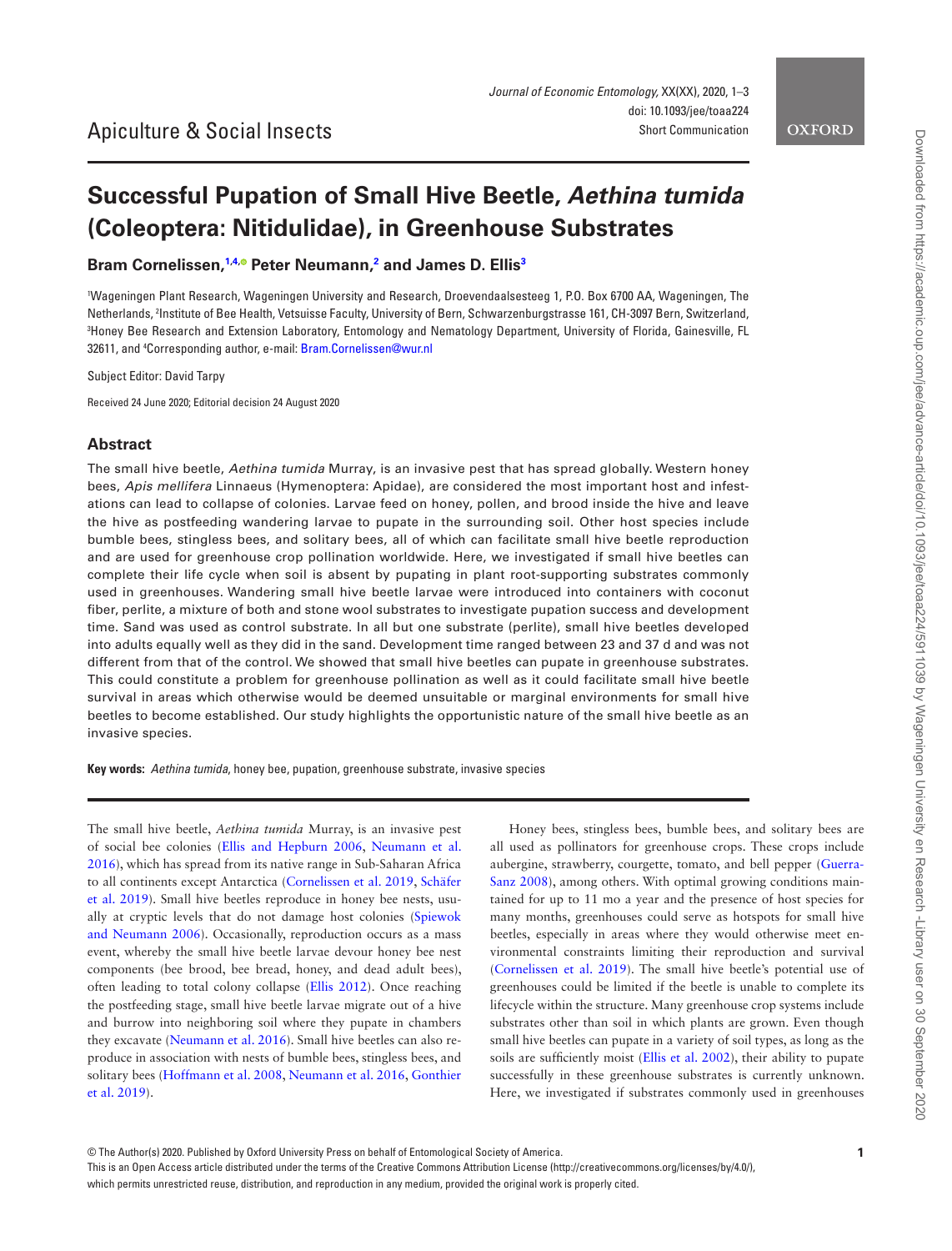are suitable pupation media for small hive beetles. We hypothesized that small hive beetle larvae would be able to pupate in these substrates, making greenhouses potentially suitable sites for small hive beetle reproduction and survival.

## **Materials and Methods**

Adult small hive beetles  $(n = 44)$  were manually collected 11 August 2016 from naturally infested local honey bee colonies managed according to standard practices for the region at the University of Florida, Honey Bee Research and Extension Laboratory, Bee Biology Unit (Gainesville, FL, 29°37′37.1″N 82°21′22.6″W). The adult small hive beetles were divided into two groups and placed into separate cubic plastic boxes (approximately 2 liter per box), each containing 400 g of standard small hive beetle food mixture [\(Neumann et al.](#page-2-10)  [2013](#page-2-10)). The adults were left to oviposit and the boxes were maintained at 25°C and constant darkness during the experiment. The boxes were checked twice weekly, at which time moist tissue paper and additional food were added ad libitum. The tissue paper was moistened to near saturation with tap water and was used to raise the humidity in the breeding boxes to facilitate larval hatching [\(Neumann et al. 2013](#page-2-10)). On 1 September 2016, ample wandering larvae [\(Neumann et al. 2013\)](#page-2-10) were available to start the pupation experiment.

Three greenhouse substrates were selected for this investigation (purchased in dry form, at Gator Hydroponics, Gainesville, FL): one organic (coir or coconut fiber—Cocogro) and two inorganic substrates (stone wool and perlite), all of which are commonly used in soilless plant cultures [\(Bar-Tal et al. 2019](#page-2-11)). Furthermore, we used a mixture of coconut fiber and perlite in a 70/30 ratio by mass, as it is also used in greenhouse cultures ([Bar-Tal et al. 2019\)](#page-2-11). We used sand (Quickrete premium playsand) as a positive control because small hive beetles readily pupate in sand [\(Ellis et al. 2002\)](#page-2-9). The substrates were put into transparent plastic pupation containers (1.6 liter), with a minimum depth of 10 cm of substrate available for small hive beetle pupation. A total volume of 1,100–1,200 ml of substrate was used. The moisture levels of the different substrates varied due to the differences in the water holding capacity of the substrates [\(Table 1](#page-1-0)). Principally, the substrates were saturated with tap water, after which excess water was left to soak for 10 min and then drain for another 10 min.

Twenty-five small hive beetle wandering larvae were added to each pupation container, totaling 100 larvae per substrate distributed over four replicate containers per each of the five treatments. Thereafter, the containers were placed in an incubator at 25°C and total darkness for the duration of pupation. The containers were checked daily, for 37 d, for dead larvae and emerged adults until 9 October 2016, on which day all containers were checked for remaining live adult small hive beetles by filtering the soil.

<span id="page-1-0"></span>**Table 1.** Substrate composition per container used for the in vitro pupation of small hive beetles, *Aethina tumida*

| Substrate             | Weight of substrate (g) | Water (ml)<br>236 |
|-----------------------|-------------------------|-------------------|
| Perlite               | 100                     |                   |
| Coconut fiber/perlite | 70/30                   | 411               |
| Coconut fiber         | 100                     | 600               |
| Stone wool            | 90                      | 766               |
| Sand                  | 1,250                   | 100               |

Substrate weight and water volume summed to a total volume of 1,100 to 1,200 ml per container.

A generalized linear model (GLM) with a betabinomial distribution was used to compare emergence rates aggregated for containers with substrate as the fixed factor. We then performed pairwise comparisons between emergence rates of the substrates tested. Small hive beetle larvae that drowned within the first 5 d after exposure to the substrates were omitted from the analysis. All hypothesis tests were likelihood ratio tests (LRT). Similarly, development time (day adult emerged *minus* day larvae added to substrate) was compared between the different substrates with a univariate GLM with containers as a random factor. Pairwise comparisons between substrates were performed and estimated means generated from the models.

#### **Results**

Within 5 d after introduction to the substrates, 44 larvae (range: 5–13) drowned in the excess water accumulated at the bottom of the perlite containers. Similarly, four larvae had drowned in one of the containers of stone wool. The GLM analysis for the emergence of small hive beetles showed significant differences among substrates  $(df = 4, LRT = 27.267, P < 0.001)$ . The pairwise comparison showed that emergence rates of small hive beetles were similar for all substrates, except for the perlite substrate [\(Table 2](#page-1-1)). The emergence rates in stone wool, coconut fiber, and the mixture were not different from that in the control substrate (sand, *P* > 0.05). Typical small hive beetle pupation chambers could be observed through the container wall in all substrates, except perlite. Here, the remaining larvae did not pupate and eventually died. Significant differences were observed in the development time of small hive beetles pupating in the various substrates  $(F = 6.355, df = 3, P < 0.001$ , see [Table 2\)](#page-1-1). Development time in coconut fiber and stone wool substrates were significantly shorter than in the control substrate  $(P < 0.05)$ , but similar to the coconut fiber/perlite mixture. The latter was not different from the control substrate  $(P > 0.05)$ . The first adult small hive beetles emerged from the coconut fiber substrate after 23 d. The last adults to emerge were observed in the sand, 37 d after the larvae were exposed to the substrate.

#### **Discussion**

Our data clearly show that small hive beetles can pupate in substrates used in greenhouse settings. In fact, small hive beetles pupated equally well in coconut fiber, coconut fiber + perlite, stone wool, and sand (the control substrate) with the emergence rates varying between 68.1 and

<span id="page-1-1"></span>**Table 2.** Estimated mean emergence rates (%) and development time (days) of small hive beetles, *Aethina tumida*, pupae in the tested greenhouse substrates and in sand as a positive control (emergence rate: GLM, df = 4, LRT = 27.267, *P* < 0.001, development time: GLM, *F* = 6.355, df = 3, *P* < 0.001)

| Substrate             | Emergence rate<br>$(\pm SE)$ (%) | Development<br>time $(\pm SE)$ (d) |
|-----------------------|----------------------------------|------------------------------------|
| Perlite               | $0(0.0)^a$                       | Not applicable                     |
| Coconut fiber/perlite | $68.1(12.0)^{b}$                 | $28.5(0.42)$ <sup>ab</sup>         |
| Coconut fiber         | 79.2 $(10.4)^{b}$                | $27.7(0.43)^{b}$                   |
| Stone wool            | $87.6(8.1)^{b}$                  | $27.8(0.33)^{b}$                   |
| Sand                  | $81.5(8.6)^{b}$                  | 29.5(0.31) <sup>a</sup>            |

 $n = 4$  replicate containers and  $n = 456$  and  $n = 317$  larvae for emergence rate and development time, respectfully. Larvae that drowned in the first 5 d were omitted from the analysis. Column means with the same letter are not different at  $P \leq 0.05$ .